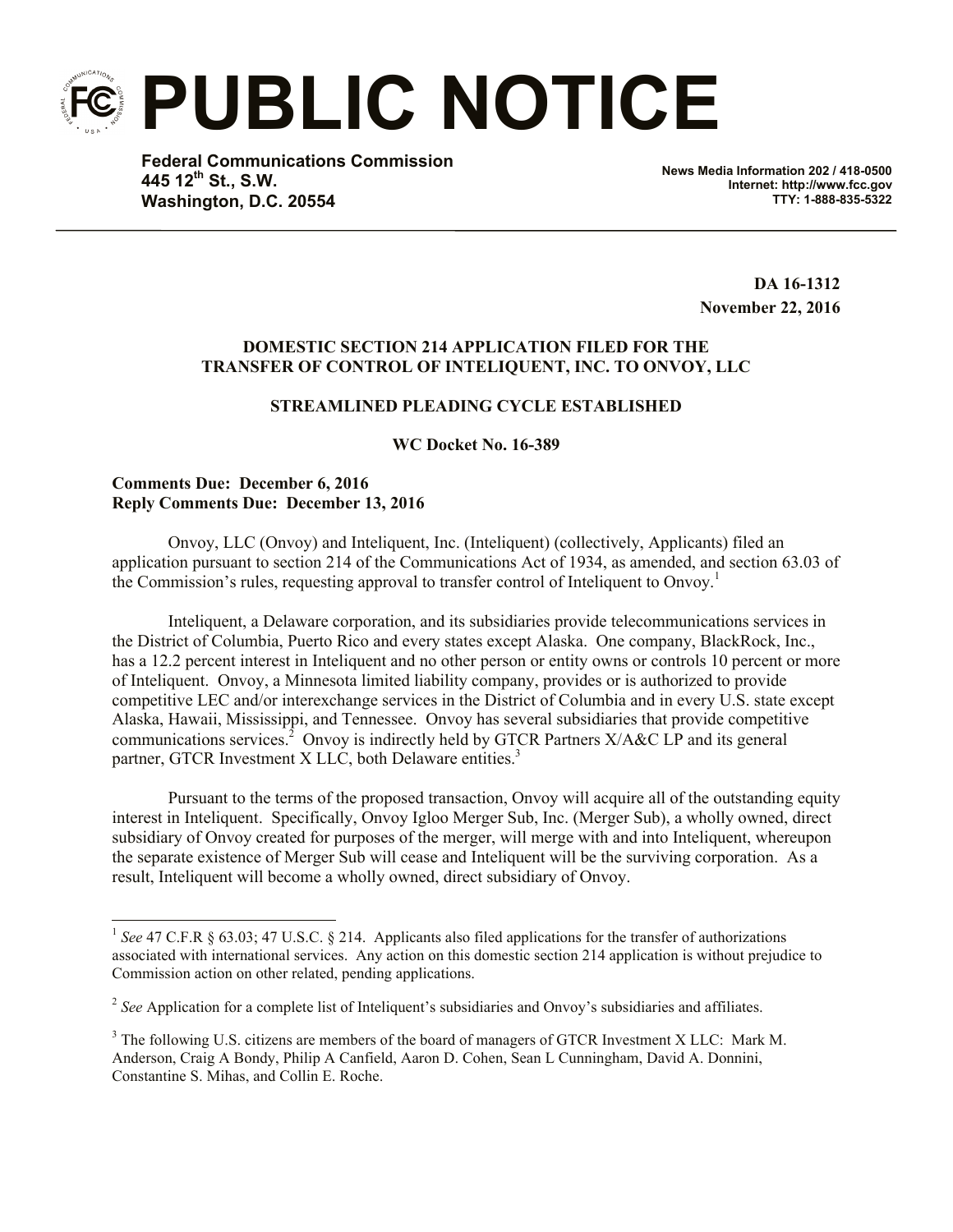Applicants assert that the proposed transaction is entitled to presumptive streamlined treatment under section 63.03(b)(2)(ii) of the Commission's rules and that a grant of the application will serve the public interest, convenience, and necessity. 4

Domestic Section 214 Application Filed for the Transfer of Control of Inteliquent, Inc. to Onvoy, LLC, WC Docket No. 16-389 (filed Nov. 10, 2016).

#### **GENERAL INFORMATION**

The transfer of control identified herein has been found, upon initial review, to be acceptable for filing as a streamlined application. The Commission reserves the right to return any transfer application if, upon further examination, it is determined to be defective and not in conformance with the Commission's rules and policies. Pursuant to Section 63.03(a) of the Commission's rules, 47 CFR § 63.03(a), interested parties may file comments **on or before December 6, 2016**, and reply comments **on or before December 13, 2016**. Pursuant to Section 63.52 of the Commission's rules, 47 C.F.R. § 63.52, commenters must serve a copy of comments on the Applicants no later than the above comment filing date. Unless otherwise notified by the Commission, the Applicants may transfer control on the 31st day after the date of this notice.

Pursuant to Section 63.03 of the Commission's rules, 47 CFR § 63.03, parties to this proceeding should file any documents in this proceeding using the Commission's Electronic Comment Filing System (ECFS): http://apps.fcc.gov/ecfs/.

#### **In addition, e-mail one copy of each pleading to each of the following:**

- 1) Myrva Freeman, Competition Policy Division, Wireline Competition Bureau, myrva.freeman@fcc.gov;
- 2) Dennis Johnson, Competition Policy Division, Wireline Competition Bureau, dennis.johnson@fcc.gov;
- 3) Jim Bird, Office of General Counsel,  $\lim_{\alpha \to 0}$  bird@fcc.gov;
- 4) David Krech, International Bureau, david.krech@fcc.gov; and
- 5) Sumita Mukhoty, International Bureau, sumita.mukhoty@fcc.gov.

People with Disabilities: To request materials in accessible formats for people with disabilities (braille, large print, electronic files, audio format), send an e-mail to fcc504@fcc.gov or call the Consumer & Governmental Affairs Bureau at (202) 418-0530 (voice), 1-888-835-5322 (tty).

The proceeding in this Notice shall be treated as a "permit-but-disclose" proceeding in accordance with the Commission's *ex parte* rules. Persons making ex parte presentations must file a copy of any written presentation or a memorandum summarizing any oral presentation within two business days after the presentation (unless a different deadline applicable to the Sunshine period applies). Persons making oral ex parte presentations are reminded that memoranda summarizing the presentation must (1)

l

 $4$  47 C.F.R. § 63.03(b)(2)(ii).